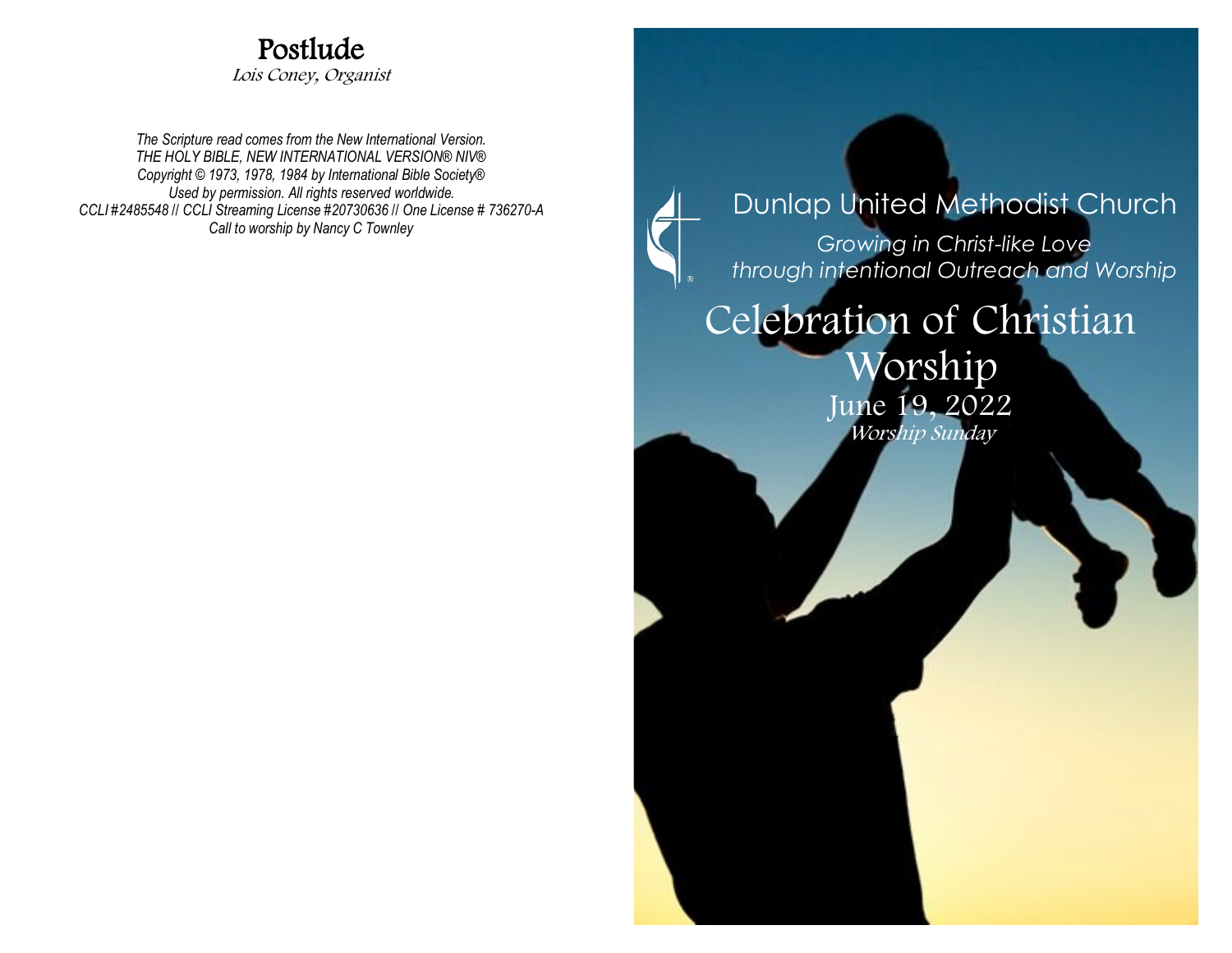#### Welcome & Parish Announcements

#### Prelude

Lois Coney, Organist

Lighting of the Candles\*

\* Please Stand

#### Call To Worship\*

Liturgist: Karen Newland

Leader: Holy One,

People: As we gather this morning to worship you,

Leader: May we speak truth,

People: So that our words may give grace to those who hear. Leader: May we pray in faith,

People: So that our words may give grace to those who hear. Leader: May we sing with joy,

- People: So that our words may give grace to those who hear
- Leader: May we listen with open minds and receptive hearts.
- People: So that your words may give grace to us who hear. Amen.

Hymn\* This is My Father's World #144– Red Hymnal Verses 1-3

#### Scripture Psalm 23

Worship Through Our Giving **Offertory** Lois Coney, Organist

Doxology\* All: Praise God, from whom all blessings flow; Praise him, all creatures here below; Praise him above, ye heavenly host; Praise Father, Son and Holy Ghost. Amen.

## Prayers of the People

## Lord's Prayer

All: Our Father, who art in heaven, hallowed be thy name. Thy kingdom come, thy will be done, on earth as it is in heaven. Give us this day our daily bread, and forgive us our sins as we forgive those who sin against us. Lead us not into temptation, but deliver us from evil. For thine is the kingdom, and the power, and the glory forever. Amen.

#### Hymn

Kum Ba Yah #494– Red Hymnal Verses 1, 2 ,4, & 6

#### Children's Moment

Alice Morris

#### Sermon

Are We There Yet Pastor Denise Parker

Hymn\* God Be With You #672– Red Hymnal Verses 1-3

## Benediction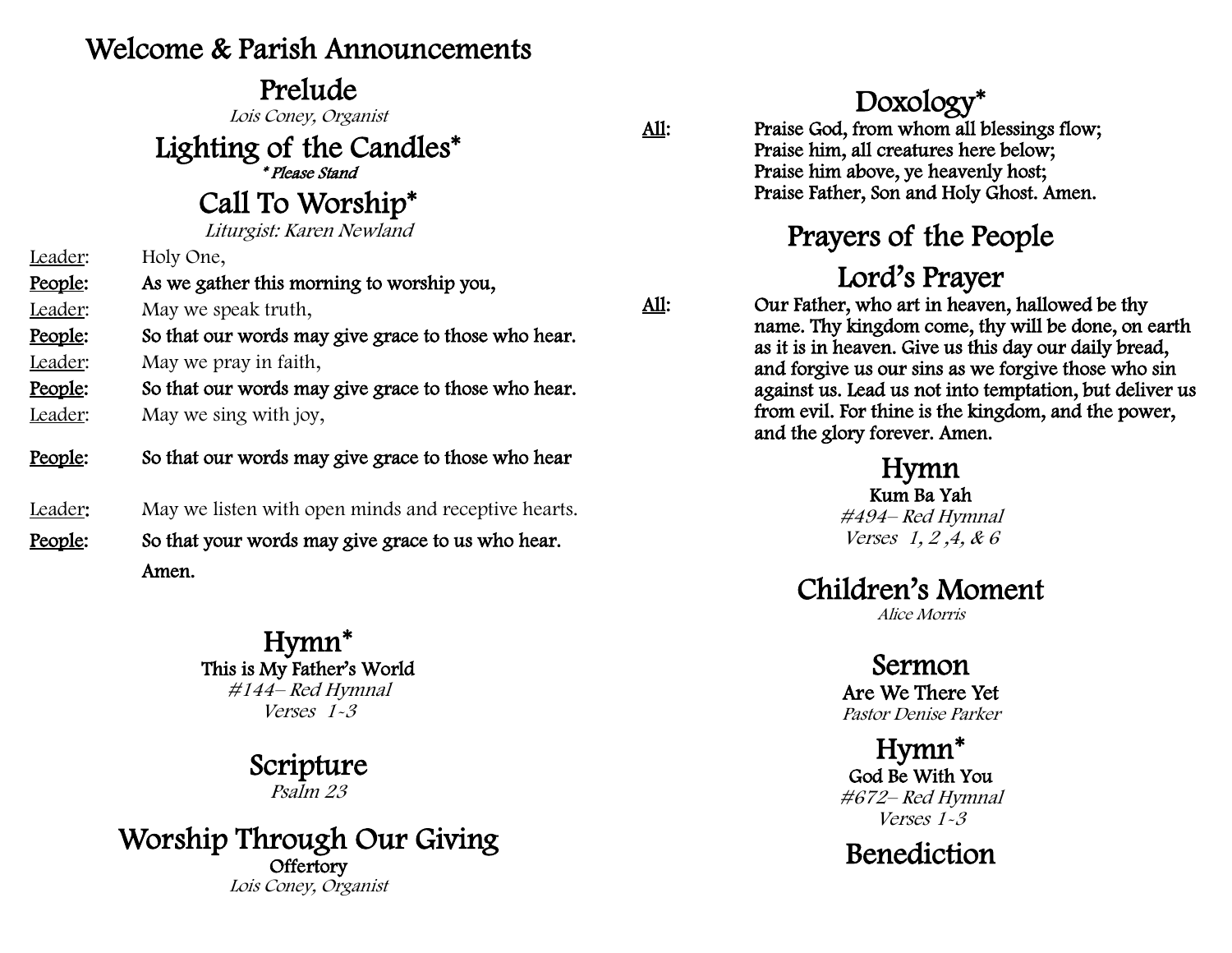## Announcements

### Weekly Calendar Tuesday June 21—Finance Committee @ 7pm

#### Vacation Bible School

Discovery on Adventure Island July 11-15, 2022, from 9:00 – 11:30 am.

On Adventure Island, children will explore ways God shines great light in the world, and learn how they can also shine God's light by reflecting what they've learned.

> Arise! Shine! Your light has come; the LORD's glory has shone upon you.

Please sign up to help on the sheet on the back table. Thank you so much!

#### Block party

Mark your calendar for August 14! We will have worship outdoors, followed by the Block Party. We'll be collecting school supplies for South Side Elementary, so watch for a list coming

soon.

#### Celebrating Birthdays This Week

| David Miles        | June 20, 2022 |
|--------------------|---------------|
| Holly Snook        | June 20, 2022 |
| Stan Wogoman       | June 22, 2022 |
| <b>Betty Myers</b> | June 24, 2022 |
| Drayton Nelson     | June 25, 2022 |
| Arlen Troup        | June 25, 2022 |
| Bruce Hill         | June 27, 2022 |

#### Altar Flowers

The Altar Flowers are lovingly placed today By Kim Anderson in Memory of John

# DUMC Stewardship Corner

Attendance 6/12/22: 79 (In person & On-line)

| Weekly Budget Goal:                                             | \$3,556     |
|-----------------------------------------------------------------|-------------|
| Offering Last Week:                                             | \$<br>2,885 |
| Needed Year to Date $(6/12)$                                    | \$85,338    |
| Received Year to Date $(6/12)$                                  | \$91,620    |
| *Please note: this total includes a number of families who give |             |
| their entire pledge for the year in January.                    |             |

A full financial statement is available in the church office upon request.

#### The Loose Change Offering for this week will be donated to Faith Mission